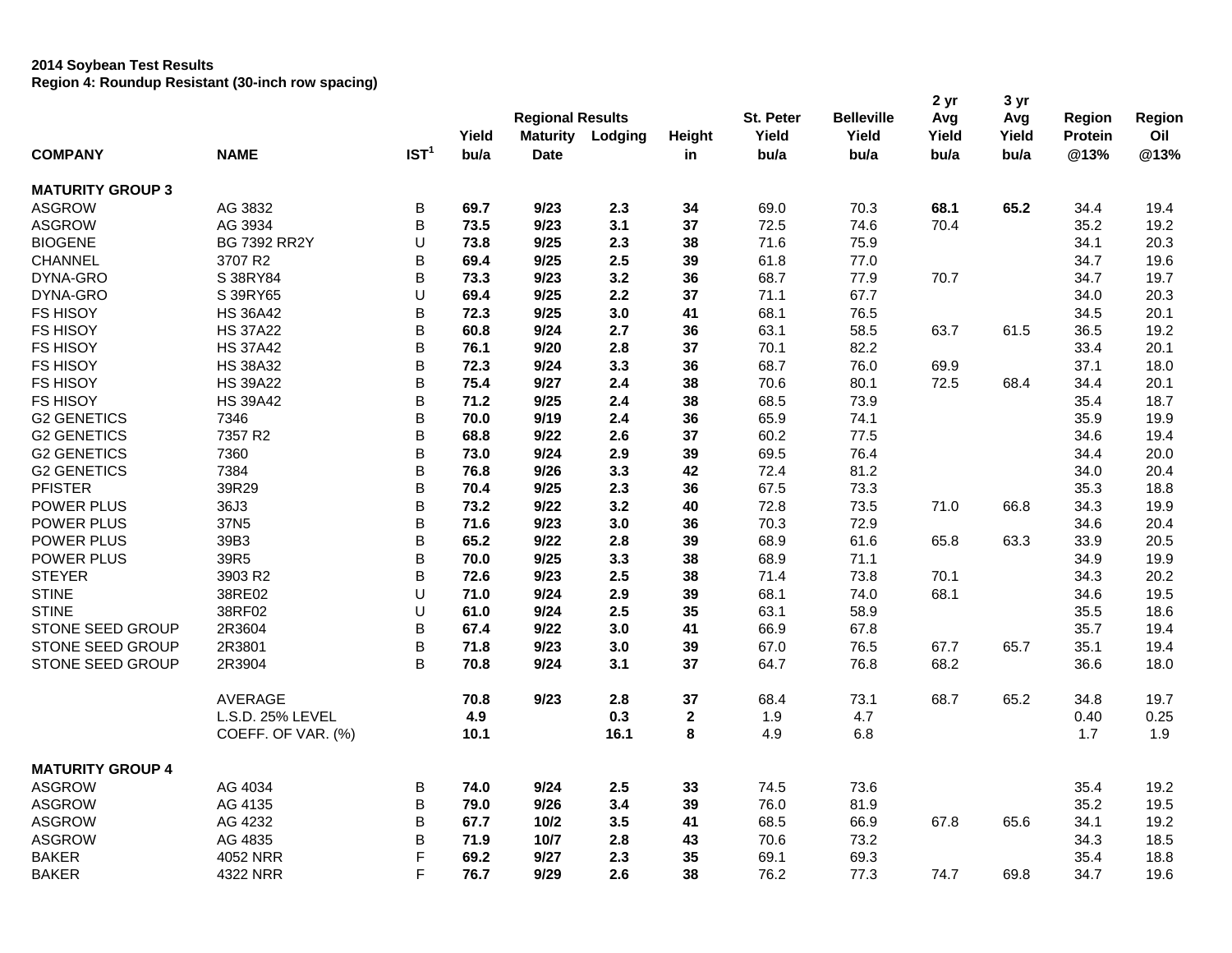## **2014 Soybean Test Results Region 4: Roundup Resistant (30-inch row spacing)**

| <b>COMPANY</b>     | <b>NAME</b>         | IST <sup>1</sup> | Yield<br>b <sub>u/a</sub> | <b>Regional Results</b><br><b>Maturity</b><br><b>Date</b> | Lodging | Height<br>in | St. Peter<br>Yield<br>bu/a | <b>Belleville</b><br>Yield<br>bu/a | 2 yr<br>Avg<br>Yield<br>bu/a | 3 yr<br>Avg<br>Yield<br>bu/a | Region<br><b>Protein</b><br>@13% | Region<br>Oil<br>@13% |
|--------------------|---------------------|------------------|---------------------------|-----------------------------------------------------------|---------|--------------|----------------------------|------------------------------------|------------------------------|------------------------------|----------------------------------|-----------------------|
| <b>BAKER</b>       | 4532 NRRSTS         | F                | 68.4                      | 10/1                                                      | 2.7     | 33           | 65.8                       | 71.0                               | 64.8                         | 62.8                         | 34.5                             | 19.6                  |
| <b>BAKER</b>       | 4552 NRR            | F                | 73.3                      | 9/29                                                      | 2.9     | 36           | 77.4                       | 69.2                               |                              |                              | 32.6                             | 19.4                  |
| <b>BAYER</b>       | <b>CZ 4181 RY</b>   | B                | 73.0                      | 9/27                                                      | 3.6     | 43           | 73.1                       | 72.8                               |                              |                              | 35.5                             | 18.8                  |
| <b>BAYER</b>       | <b>HBK RY 4620</b>  | B                | 68.4                      | 9/29                                                      | 2.9     | 38           | 69.8                       | 67.0                               |                              |                              | 34.3                             | 19.5                  |
| <b>BIOGENE</b>     | <b>BG 7421 RR2Y</b> | U                | 72.2                      | 9/28                                                      | 3.2     | 37           | 77.3                       | 67.2                               | 70.1                         |                              | 34.0                             | 19.9                  |
| CHANNEL            | 4306 R2             | B                | 61.5                      | 9/28                                                      | 3.0     | 38           | 68.3                       | 54.8                               | 65.2                         | 63.8                         | 34.2                             | 19.8                  |
| <b>CHANNEL</b>     | 4508 R2             | B                | 68.3                      | 9/27                                                      | 3.1     | 41           | 66.4                       | 70.1                               |                              |                              | 34.9                             | 19.3                  |
| <b>DAIRYLAND</b>   | <b>DSR-4330 R2Y</b> | B                | 70.8                      | 9/29                                                      | 3.3     | 40           | 68.4                       | 73.3                               | 67.6                         |                              | 36.6                             | 18.3                  |
| <b>DAIRYLAND</b>   | DSR-4490 R2Y        | B                | 71.5                      | 9/29                                                      | 3.7     | 37           | 74.0                       | 69.1                               |                              |                              | 35.8                             | 19.8                  |
| DYNA-GRO           | 39RY43              | B                | 75.8                      | 9/29                                                      | 3.1     | 36           | 73.7                       | 77.9                               | 73.2                         | 70.0                         | 34.9                             | 19.5                  |
| DYNA-GRO           | S 40RY25            | B                | 73.5                      | 9/28                                                      | 2.4     | 38           | 70.5                       | 76.5                               |                              |                              | 35.6                             | 18.7                  |
| DYNA-GRO           | S 42RS03            | B                | 66.5                      | 9/28                                                      | 3.0     | 40           | 70.1                       | 63.0                               | 67.6                         |                              | 34.3                             | 19.8                  |
| DYNA-GRO           | S43RY95             | B                | 69.1                      | 9/27                                                      | 4.0     | 41           | 71.0                       | 67.2                               |                              |                              | 34.5                             | 19.8                  |
| <b>FS HISOY</b>    | <b>HS 40A42</b>     | B                | 74.9                      | 9/27                                                      | 2.6     | 36           | 69.9                       | 79.9                               |                              |                              | 36.0                             | 18.7                  |
| <b>FS HISOY</b>    | <b>HS 42A12</b>     | B                | 76.8                      | 9/29                                                      | 3.2     | 39           | 72.5                       | 81.1                               | 73.2                         |                              | 35.1                             | 19.5                  |
| <b>FS HISOY</b>    | <b>HS 43A42</b>     | B                | 74.9                      | 9/25                                                      | 3.8     | 41           | 74.8                       | 75.0                               |                              |                              | 34.1                             | 20.0                  |
| <b>G2 GENETICS</b> | 7407                | B                | 72.1                      | 9/22                                                      | 2.9     | 39           | 77.6                       | 66.6                               |                              |                              | 34.7                             | 20.1                  |
| <b>G2 GENETICS</b> | 7414                | $\mathsf B$      | 71.8                      | 9/27                                                      | 3.2     | 41           | 67.5                       | 76.0                               |                              |                              | 34.1                             | 20.3                  |
| <b>G2 GENETICS</b> | 7436 R2             | B                | 74.1                      | 9/28                                                      | 2.6     | 38           | 72.2                       | 76.0                               |                              |                              | 35.5                             | 18.7                  |
| <b>HOFFMAN</b>     | H 40-15 CR2         | $\mathsf B$      | 70.7                      | $10/1$                                                    | 2.3     | 36           | 66.4                       | 75.1                               |                              |                              | 35.8                             | 18.7                  |
| <b>HOFFMAN</b>     | H 43-14 CR2         | B                | 70.5                      | 9/30                                                      | 3.3     | 38           | 70.3                       | 70.8                               | 68.2                         |                              | 36.7                             | 18.3                  |
| <b>HOFFMAN</b>     | H 45-15 CR2         | B                | 75.5                      | $10/1$                                                    | 3.2     | 40           | 75.6                       | 75.3                               |                              |                              | 32.8                             | 19.3                  |
| <b>MERSCHMAN</b>   | DENVER 1540RR2      | B                | 70.3                      | 9/26                                                      | 2.7     | 37           | 68.8                       | 71.9                               |                              |                              | 35.4                             | 18.8                  |
| <b>MERSCHMAN</b>   | MEMPHIS 1243RR2Y    | B                | 78.5                      | 9/29                                                      | 2.8     | 37           | 72.7                       | 84.3                               | 74.8                         | 71.2                         | 34.7                             | 19.5                  |
| <b>MERSCHMAN</b>   | NASHVILLE 1547RR2Y  | B                | 72.7                      | $10/1$                                                    | 3.1     | 40           | 71.7                       | 73.6                               |                              |                              | 33.9                             | 19.0                  |
| <b>MERSCHMAN</b>   | PHOENIX 1545RR2     | B                | 75.7                      | 10/2                                                      | 3.1     | 42           | 78.3                       | 73.2                               |                              |                              | 32.7                             | 19.3                  |
| <b>MERSCHMAN</b>   | RICHMOND 1442RR2    | B                | 77.7                      | 10/2                                                      | 3.1     | 40           | 73.2                       | 82.2                               | 74.4                         |                              | 34.6                             | 19.3                  |
| <b>PFISTER</b>     | 43R29               | B                | 78.4                      | 9/29                                                      | 3.0     | 38           | 73.9                       | 82.8                               |                              |                              | 35.0                             | 19.5                  |
| <b>PFISTER</b>     | 45R22               | $\mathsf B$      | 73.0                      | 9/29                                                      | 3.7     | 33           | 71.3                       | 74.8                               |                              |                              | 35.4                             | 20.1                  |
| <b>POWER PLUS</b>  | 41M4                | B                | 74.7                      | 9/24                                                      | 2.9     | 35           | 75.5                       | 73.9                               | 71.7                         |                              | 34.7                             | 20.1                  |
| <b>STEYER</b>      | 4002 R2             | $\mathsf B$      | 73.2                      | 9/26                                                      | 2.4     | 37           | 72.2                       | 74.2                               |                              |                              | 35.7                             | 18.7                  |
| <b>STEYER</b>      | 4203 R2             | B                | 75.0                      | 9/29                                                      | 2.7     | 35           | 71.7                       | 78.4                               | 72.7                         |                              | 35.1                             | 19.5                  |
| <b>STINE</b>       | 40RF22              | U                | 74.7                      | 9/26                                                      | 2.7     | 38           | 76.2                       | 73.2                               |                              |                              | 34.6                             | 19.0                  |
| <b>STINE</b>       | 43RE02              | U                | 75.9                      | 9/29                                                      | 2.8     | 38           | 71.8                       | 79.9                               | 72.5                         |                              | 34.9                             | 19.3                  |
| STONE SEED GROUP   | 2R4003              | B                | 73.7                      | 9/25                                                      | 2.4     | 38           | 71.0                       | 76.4                               | 70.9                         | 67.6                         | 34.2                             | 20.4                  |
| STONE SEED GROUP   | 2R4204              | B                | 78.5                      | 10/2                                                      | 3.3     | 41           | 76.7                       | 80.3                               | 72.9                         |                              | 34.0                             | 19.9                  |
| STONE SEED GROUP   | 2R4302              | B                | 80.2                      | 9/29                                                      | 2.9     | 39           | 77.0                       | 83.5                               | 74.0                         | 71.1                         | 34.9                             | 19.6                  |
| STONE SEED GROUP   | 2R4415-SR           | B                | 72.4                      | 9/28                                                      | 3.1     | 37           | 69.7                       | 75.1                               |                              |                              | 34.9                             | 19.1                  |
|                    | AVERAGE             |                  | 73.1                      | 9/28                                                      | 3.0     | 38           | 72.3                       | 74.0                               | 70.9                         | 67.7                         | 34.8                             | 19.4                  |